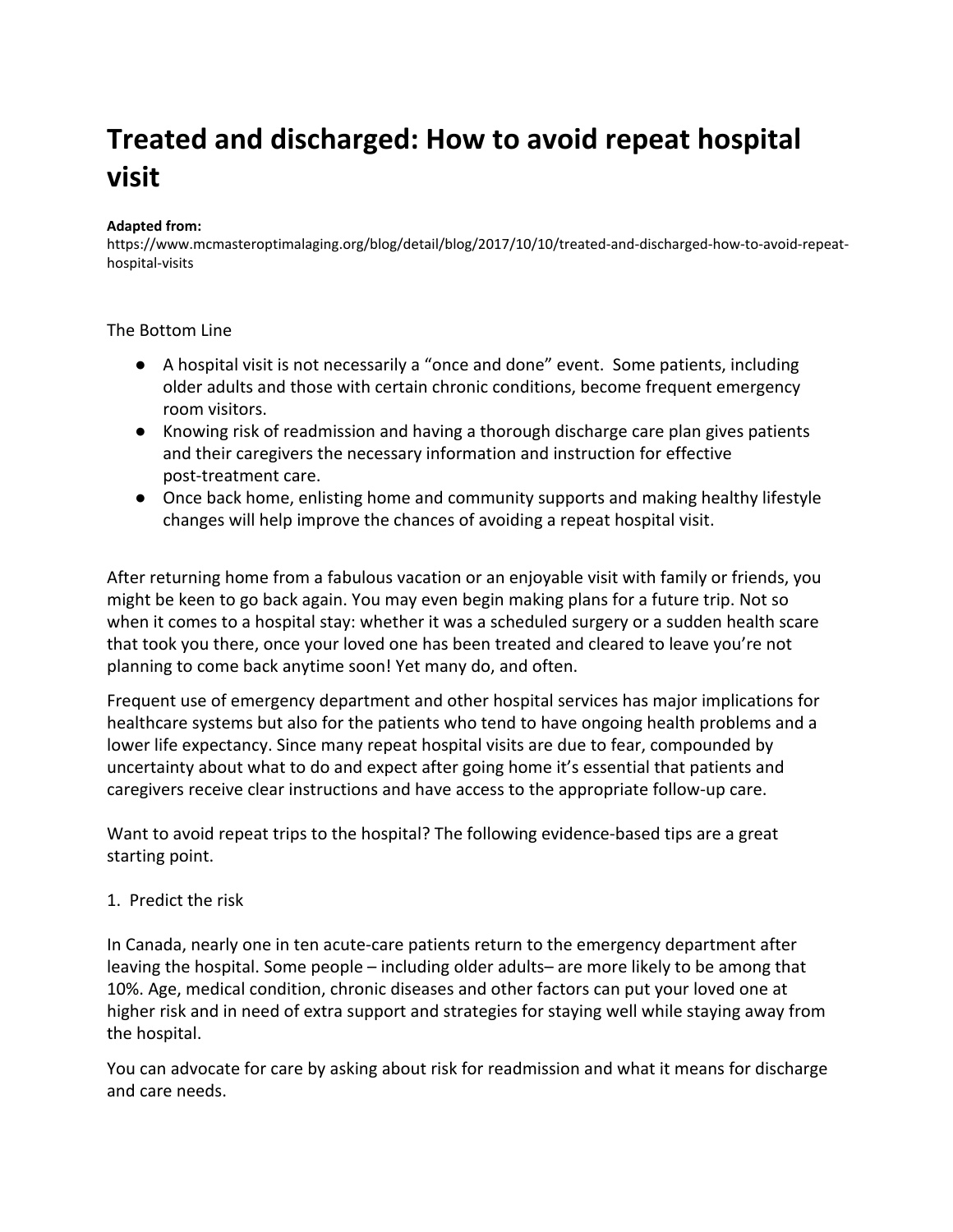## 2. Make a care plan

A comprehensive, tailored care plan – based on your care recipient's health history and unique circumstances – is an important step towards a successful recovery and reduces

the risk of suffering complications that could send them back to hospital. Discharge care plans include clearly outlined steps to follow once you leave the hospital and are an effective way to avoid going back. In some cases the plan will involve "case management" in which members of multidisciplinary teams (doctors, nurses, psychologists, social workers etc.) play a role in developing and carrying out the care plan. Don't leave the hospital without asking healthcare providers about developing an appropriate discharge plan that will meet your loved one's unique needs.

## 3. Recruit the pharmacist

Older adults and others who take multiple medications are at risk of serious side effects due to drug interactions, which can result in a trip to the hospital. It's a good idea to get a pharmacist involved even before leaving the hospital to conduct a medication review and give instructions about prescriptions, including the correct timing and dosage. Pharmacare and most private health insurance policies will cover an annual medication review so speak to your local pharmacist or insurance provider for more information.

Once at home, keep your pharmacist in the loop by keeping track of any medications taken and how often, asking for advice and pamphlets about prescriptions, and enlisting their help to dispose of any unused or expired medications.

## 4. Access post-treatment care

Sometimes recovery includes follow-up care delivered by medical professionals. But that doesn't always have to be in a hospital setting. Home Care nursing visits or and multi-disciplinary or nurse-led clinics are effective options for some people recovering from conditions. For people living in areas without specialty clinics or services, support by 8-1-1 can work well to check on your condition, help manage symptoms and determine whether your loved one needs to see a doctor.

## 5. Commit to making lifestyle changes

Often, an unplanned hospital visit is a "wake-up call" for people whose diagnosis was complicated by poor diet, lack of exercise, smoking, substance use or a combination of life-style factors. It's never too late to make changes that will improve health and wellness – and keep you away from the emergency room.

6. Don't go until you know